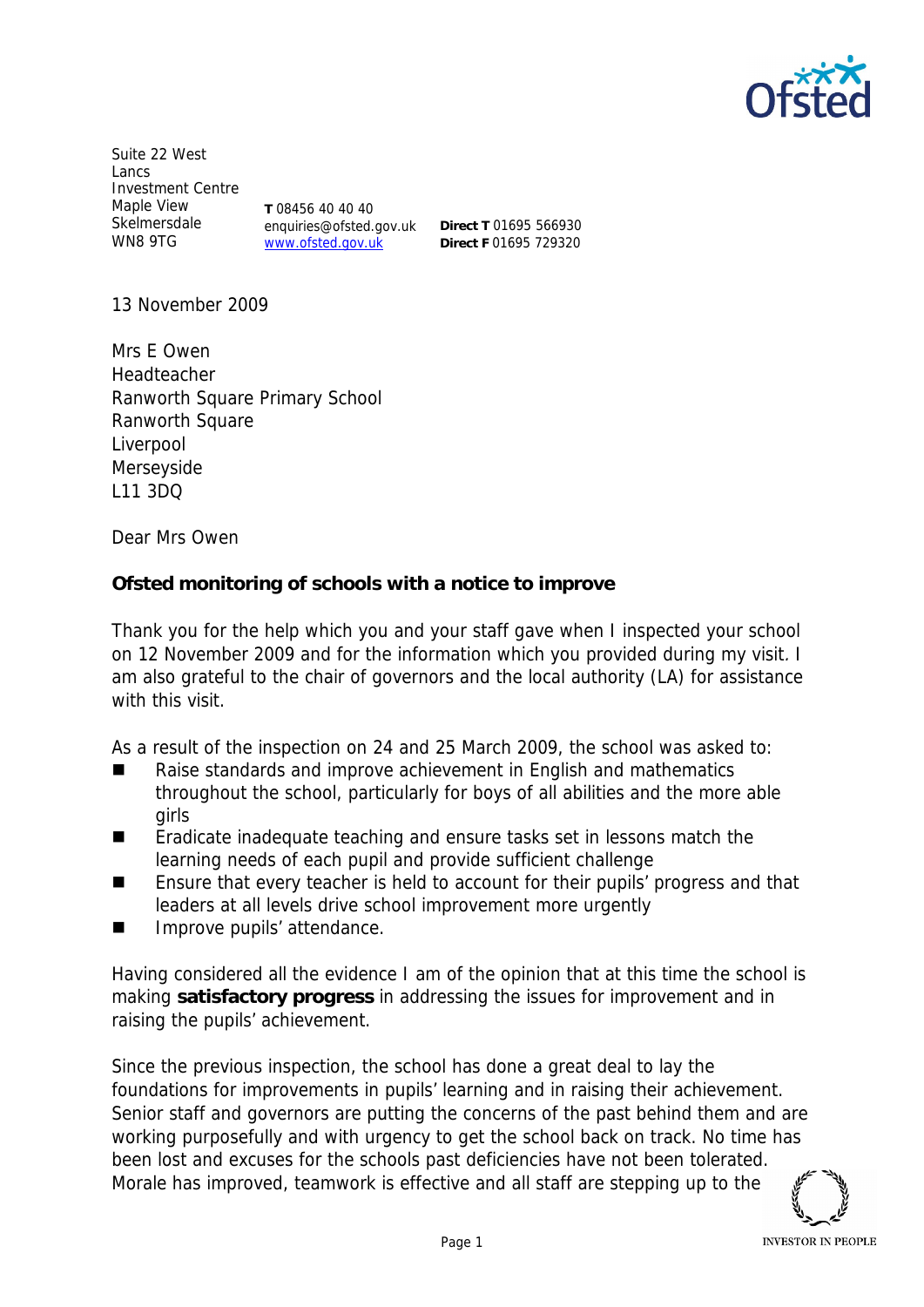

mark. There is a strong momentum for improving the school. The pace of change has accelerated and significant steps have been taken to prioritise actions and eliminate inadequate teaching. Decisive action has been taken to redeploy staff and new appointments have been made. As a result, the legacy of underachievement is being tackled more effectively and there is a greater acceptance of the collective responsibility for driving the work to raise standards.

Pupils are more positive about their school and say that many things have improved in recent weeks. They strongly agree that teaching is much better with more 'fun' activities. They can sense that they are making better progress in their work. As one boy commented, 'I know I'm learning more now because I'm only in Year 4 and I know words like optimistic and tolerated and what they mean'. Others commented on how pupils' behaviour was much better in lessons because of improvements in teaching and the excellent work of the learning mentor. 'People are too busy in class now to mess about in lessons'. 'We always have someone to talk to about our problems' were typical comments.

Pupils' current work, as well as the unvalidated test results for 2009, shows that increasing numbers of pupils, including the boys and higher achieving girls are making better progress than previously and that standards are beginning to rise. This is also evident from the school's records which track pupils' achievement. By the end of Year 6, the percentage of pupils reaching the expected level 4 has risen from 38% to 78% in English and 71% to 84% in mathematics over the past year. In addition, a notable success was that in reading over a quarter of pupils in Year 6 made gains of approximately one national curriculum level in just one year, reflecting the improving impact of the school's work and intervention.

This rising trend is because the school has successfully introduced several strategies to raise pupils' achievement which in turn are leading to improvements in classroom practice. There are clearer expectations of the progress pupils should make and improvements to tracking systems are enabling staff to identify more clearly pupils who are underachieving. There are regular reviews of how well pupils are progressing and staff have a much stronger awareness of what each child can do and what they need to learn next. Staff are now held to account for the progress that their pupils make. Furthermore, teachers are gaining confidence in judging the level of pupils' work and are beginning to take greater responsibility for their own practice. As a consequence, the school is better placed to judge how well pupils are achieving, the planning of support and intervention is much sharper and target setting is more effective.

Nevertheless, while improving, the progress pupils make in reading, writing and mathematics by the end of Year 2 is not yet high enough. This is particularly the case for middle to higher achieving pupils. This is because of a legacy of inconsistent teaching which has resulted in gaps in pupils' knowledge, skills and understanding.